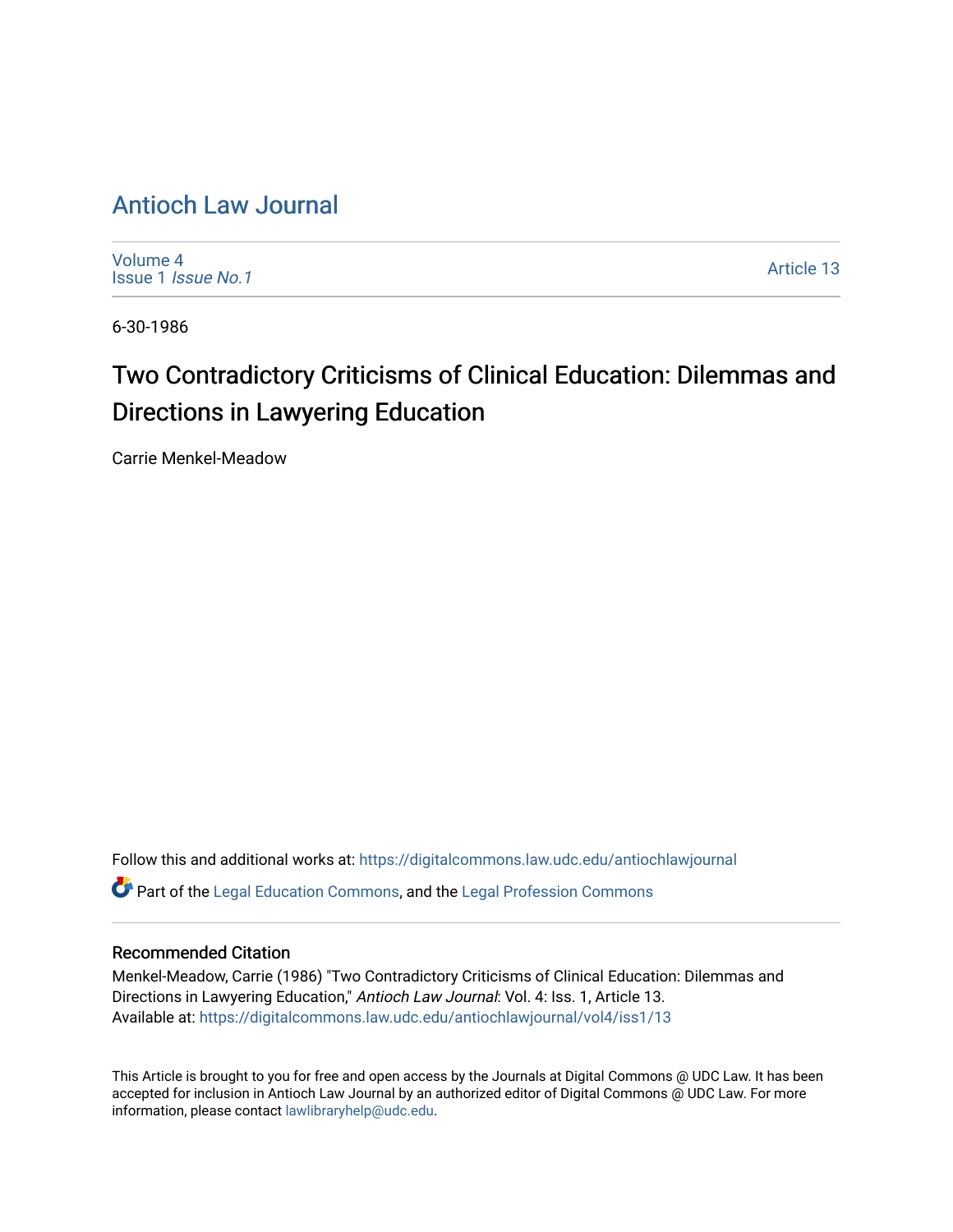## CLINICAL SECTION

## TWO CONTRADICTORY CRITICISMS OF CLINICAL EDUCATION: DILEMMAS AND DIRECTIONS IN LAWYERING EDUCATION\*

#### CARRIE MENKEL-MEADOWt

#### **INTRODUCTION**

This Article reviews what legal education is attempting to accomplish in teaching lawyering skills and where, from my perspective as a clinician, I think it has fallen short. **I** then offer some suggestions for what both clinicians and nonclinicians might do to further our efforts directed at truly educating lawyers.

The two critiques I will offer of clinical education derive from two of clinical education's principal goals-teaching students how to "behave" as well as "think" like a lawyer (a behavorist goal), and teaching our students to think more broadly about the purpose of their roles as lawyers in the larger society (a social critic's goal). **All** clinicians do a little of both and some non-clinicians claim to pay some attention to these issues, but there are ways we have fallen short of making the most of these pedagogical goals.

I approach this topic as a friendly critic. I believe clinical education is one of the most important contributions to legal education since **1870** (in my view rivaled only **by** Legal Realism and Critical Legal Studiesperhaps in other's views **by** law and economics).' Clinical education provides the flesh on the bones of legal education. It is in clinical courses that students learn about law on many levels-substantive doctrine; the animating policy or set of political concerns behind the doctrines; the process **by** which the law is enacted, enforced, and influential on actors in the legal world; the failures of the law to achieve all that it is intended to achieve; how the law operates in action (the "gaps" between the law on the books and the law in reality as the socio-legal movement describes

**<sup>\*</sup>** This Article is derived from a talk delivered at New York University Law School at the Society of American Law Teachers Conference on Life in the Law School on December **16, 1982.** The author was a participant in a panel on Clinical Education and Lawyering Education.

t Carrie Menkel-Meadow is Professor of Law, University of California, Los Angeles, School of Law.

See Menkel-Meadow, "Too Little Theory, Too Little Practice: Stevens' Law School", **1985** AM. B. F. RES. J. 675 for different perspectives on what the most influential forces on legal education have been.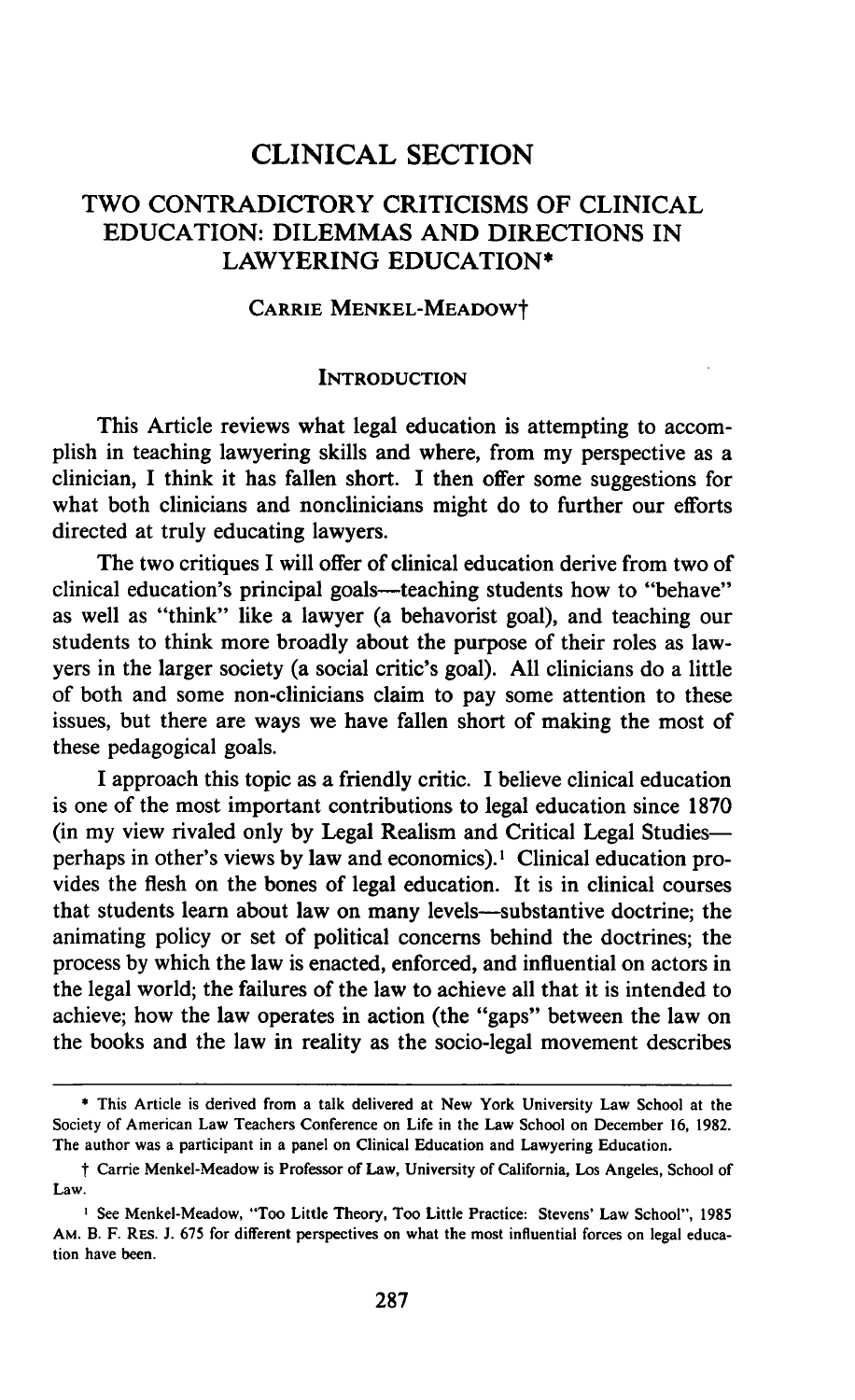$it$ <sup>2</sup>; what lawyers can accomplish in the world and what they cannot-in short, it teaches more about the legal world than any other single course or area of study. Because clinical teachers and students are exposed to law on so many different levels in the context of legal education, and not exclusively from the position of being in practice, they can reflect on the various meanings of all these different levels on which law is experienced, as constraint or as a source of empowerment.

Indeed, it is the self-reflectiveness of clinical legal education that offers the hope of changing some of legal education's traditional pedagogy-by focusing on performance and by exposing the self and others to constant critique and feedback. This form of criticism-self-criticism is perhaps best illustrated by my favorite lightbulb joke:

Answer: Four-one to change the lightbulb, one to critique the changing of the lightbulb, one to critique the critique and yet a fourth to critique the critique of the critique.

It is this constant self-reflection and critique on several simultaneous levels-objectives, performance, analysis, social role, effect on others and learning—that provides the particular contributions and strengths of clinical education. <sup>3</sup>

So, I embark on the clinical legal educator's favorite activity—selfcriticism, a critique of clinical education. Good as I think we are, we can and should be even better and should apply the same searching analysis to ourselves as teachers that we ask our students to apply to themselves as lawyers. Good critiques emerge from a clear set of principles or goals about what one is trying to accomplish, so we return to the goals stated at the outset in order to measure our effectiveness.

#### THE **GOALS** OF **CLINICAL EDUCATION**

First, when we teach lawyering we are concerned with teaching those things which lawyers *do,* of which "thinking like a lawyer" (analysis) is only one part. Included in this teaching of lawyering skills is the teaching judgment, decision-making, interpersonal skills, the interaction of legal and non-legal factors in making legal decisions (both from the lawyer's and the client's perspective), and the constituent elements of lawyering tasks-question-framing, listening, drafting, persuading, fact

Question: How many legal clinicians does it take to change a light bulb?

<sup>2</sup>See, e.g., Galanter, "Presidential Address: Legal Malaise or Justice Observed" 19 LAW **&** Soc'Y REV. 537 (1985); Abel, "Law Books and Books About Law", 26 STAN. L. REV. 175 (1973).

**<sup>3</sup>** Bellow, "On Teaching the Teachers: Some Preliminary Reflections on Clinical Education as Methodology" in CLEPR, **CLINICAL EDUCATION** FOR THE LAW **STUDENT: LEGAL EDUCATION IN A SERVING** SETTING, (1973).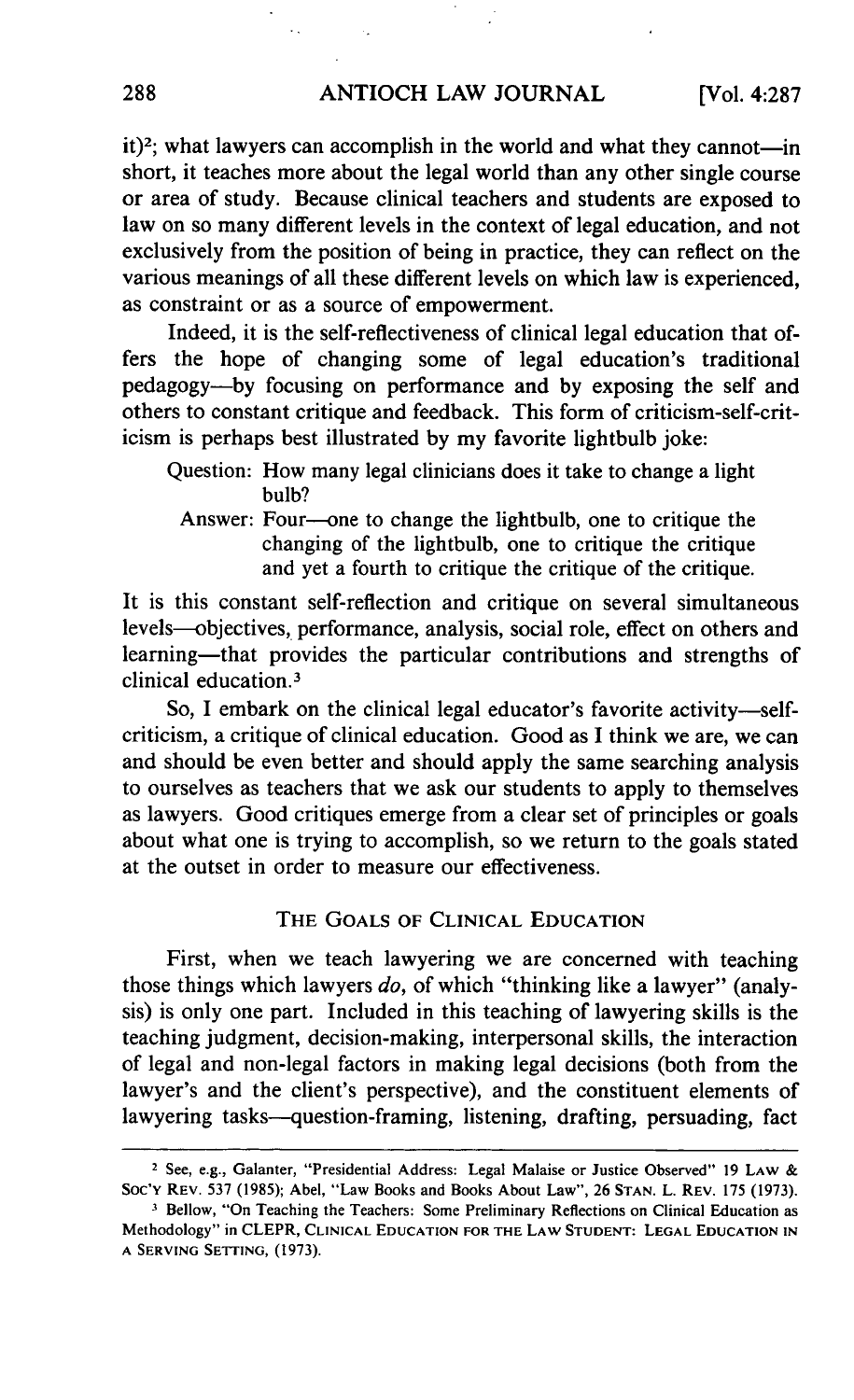gathering, synthesizing and marshalling information, investigating, problem-solving and advising, to name a few.<sup>4</sup> Elsewhere I have called these the "micro" aspects of lawyering. <sup>5</sup>

Second, we are concerned with teaching our students to think about the uses to which they will put their newly acquired skills-what are the purposes or ends behind their lawyering? What do/should lawyers do with their skills-what is their larger social purpose,<sup>6</sup> what I have, in another context, called the "macro" aspects of lawyering. <sup>7</sup>

I will examine each in turn below.

#### **"SKILLS"** TRAINING

When we teach skills, we aim to develop at least a minimal level of competancy in those essential lawyering tasks that lawyers perform (interviewing, counseling, fact investigation, negotiation, advocacy and transaction planning). To this I add the goal of making "better" lawyers. That is, most clinical teachers do not conceive of themselves as mere agents of socialization or assimilation to the profession as currently practiced. Why not resort to the apprentice system if that is our goal? Instead, what the clinician aims to do is to study lawyering skills so that students can be taught to be the "best" (most effective) lawyer possible, which may require the creation and development of "new" norms, values and practices. Thus, good clinical teaching is not just descriptive drill, it is explicity normative, and the debate about from where the norms are derived provides some of the most interesting scholarship and teaching in the field. <sup>8</sup>

Teaching skills also involves demonstrating the relationship of doctrine and substantive law and process to the practice of lawyering skills. This is one place I think we have fallen short. In the context of teaching about how each lawyering act is done, we have the opportunity, if not the

**1986]**

**<sup>4</sup>** Clinicians have been active in the development and training for new lawyering skills like mediation and other forms of non-adversary representation. See e.g. AAA Task Force on Teaching Alternative Dispute Resolution in Law and Business Schools.

**<sup>5</sup>** Menkel-Meadow, "The Legacy of Clinical Legal Education: Theories About Lawyering" 29 CLEVE. ST. L. REV. 555 (1980).

**<sup>6</sup>** See Bok, "A Flawed System" HARVARD **MAGAZINE** 38 (May-June 1983).

**<sup>7</sup>** Menkel-Meadow, *supra* note 5.

**<sup>8</sup>** See e.g., the debates in negotiation theory such as White, "The Pros and Cons of Getting To Yes" 34 J. OF **LEG. ED.** 115 (1984) and Fisher, Response, 34 J. OF **LEGAL ED.** 120 (1984); Menkel-Meadow, "Toward Another View of Legal Negotiation: The Structure of Problem Solving" 31 UCLA L. REV. 754 (1984); Gifford, "A Context Based Theory of Strategy Selection in Legal Negotiation" 46 OHIO **ST.** L.J. 41 (1985) in which opposed views of the goals of legal negotiation and the world in which negotiation skills are practiced have led to different teaching models of negotiation skills. See also the different approaches to trial advocacy in the various trial advocacy texts, e.g. T. Mauet, *Fundamentals of Trial Techniques* (1980), Bergman, Trial Advocacy in a Nutshell (1979); Tanford, The Trial Process (1983).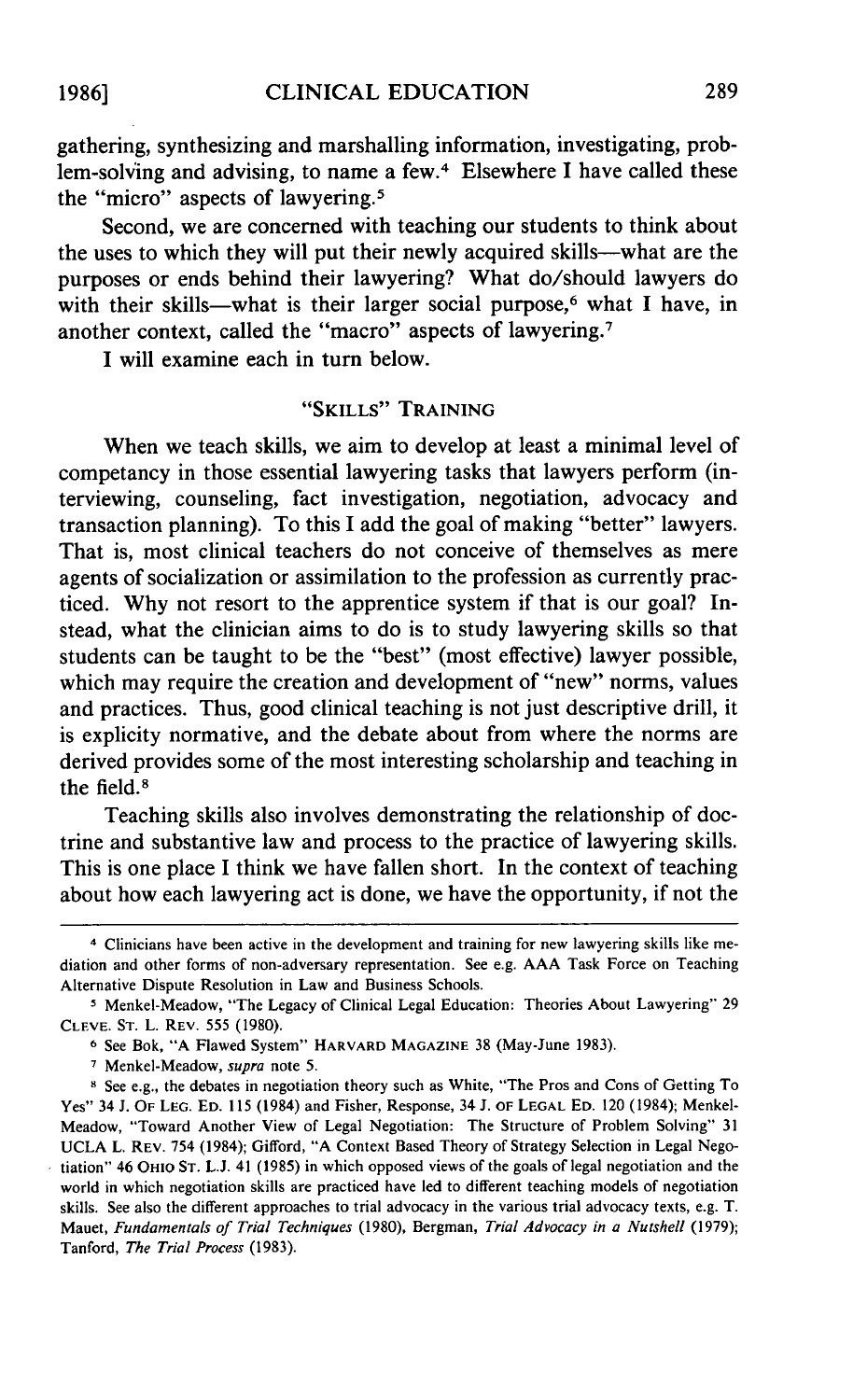responsibility, to understand the political, economic and social foundations and structures of the rule systems that our students will be working with when they are lawyers. To think about what the rule is and from where it is derived is an essential "skill" of being a lawyer. What political forces caused a particular rule to be dominant where several possible formulations were contested?9 How do the lawyer's activities influence the making and changing of rules? One could look, for example, for the lawyer's creativity in crafting new causes of action as a "skill", responsive to particular client's needs which result in vast changes in rule systems (products liability, discrimination cases, warranty of habitability, to name a few).

We also, in teaching skills, seek to understand and teach about the interpersonal aspects of lawyering—the affective as well as cognitive aspects of lawyering. What are the client's (and lawyer's) feelings about a particular situation? In making judgments about whether to choose a particular course of action-how do non-legal factors influence decisions-social, psychological, moral, political, ethical and economic dimensions to individual client's problems (or group or state clients) that may overwhelm the legal considerations law students become familiar with in their non-clinical courses?<sup>10</sup>

Finally, in teaching lawyering skills, clinicians have been concerned with understanding the criteria by which lawyering work should be evaluated so that reflective clinical students as lawyers will continue to learn about lawyering when they leave our programs. These criteria are derived from our study of and reflection on our practices<sup>11</sup> and on our theories of practice. 12

In teaching these lawyering "skills", many clinicians have replicated, perhaps unwittingly, what we find most distasteful about the nonclinical classroom. Let us examine a "typical" clinical class in client interviewing as an example. An instructor begins with suggesting four or five objectives of a client interview: learning the facts, learning what the client's "problem" is, developing rapport with the client, establishing a relationship with the client and developing some agreement about what's going to happen in the remainder of the lawyer-client relationship (the lawyer will draft a pleading, the client will bring documentary evidence

**<sup>9</sup>** See e.g., Horowitz, *The Transformation of American Law 1780-1860* (1977), for a discussion of how the processes of industrialization and capitalization linked with political ties to the legal system (judges and lawyers) produced particular "rules" in protection of particular industries.

**<sup>10</sup> 1** use the term "non-clinical" instead of traditional or "regular" law school classes to demonstrate how labels we use in legal education set the agenda by describing what is central or "core" to the enterprise and what is "peripheral."

**<sup>1</sup>** See D. Schon, *The Reflective Practitioner* (1983).

**<sup>12</sup>** Spiegel, "Theory and Practice" UCLA L. REV. (forthcoming).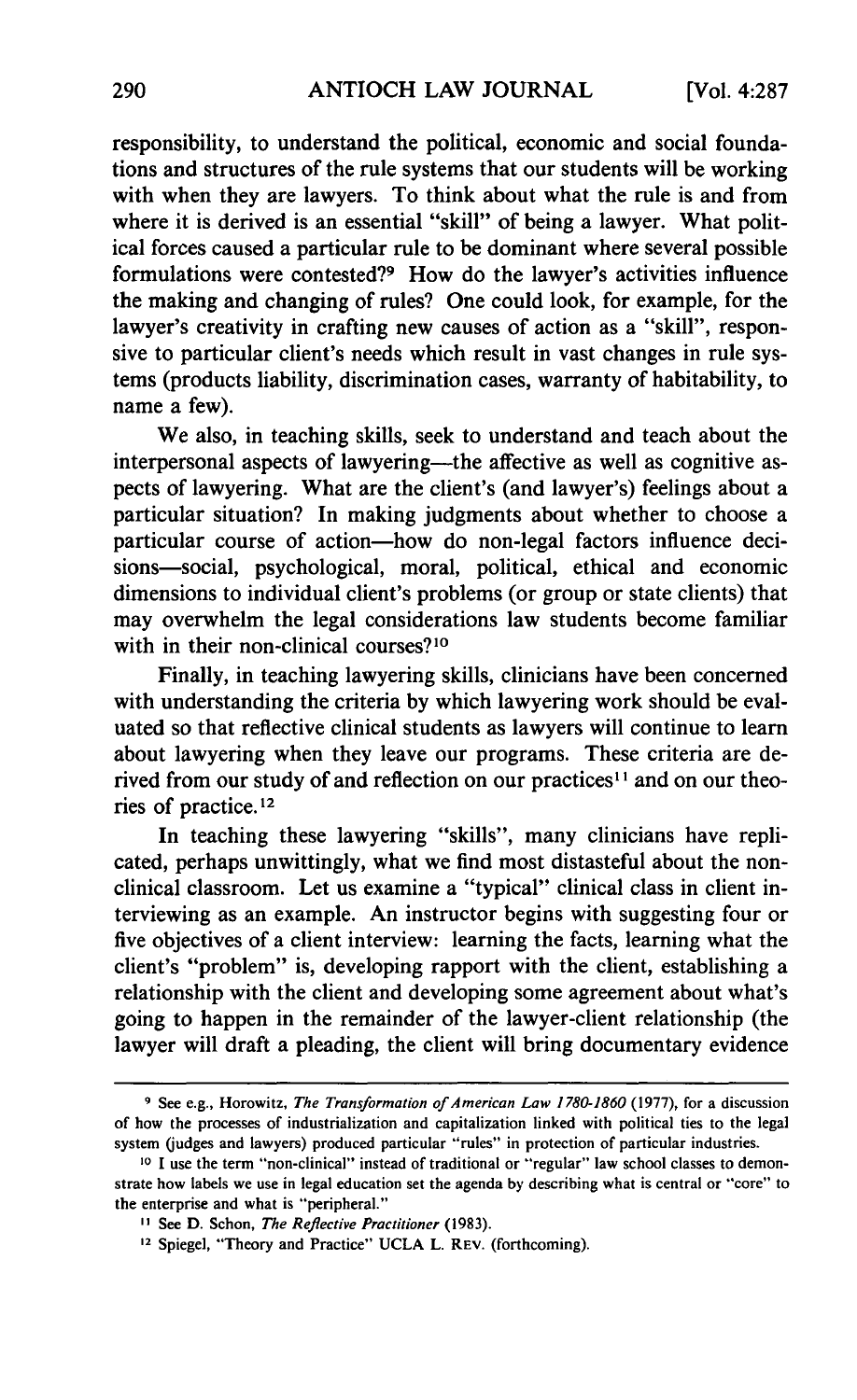and the names of witnesses). These objectives might be stated in lecture form, derived from student discussion (socratic or otherwise) or elicited deductively from a critique of a student performance, or from a previously assigned text on interviewing.<sup>13</sup> A videotape of a client interview typically will be shown to students and students will be asked questions like-"What's wrong with this interview?", "Has this lawyer developed rapport with his client?", "How effectively has the lawyer learned the facts" or "Are there more effective ways of doing this?"

If this is an accurate description of such a class, what does such a class produce? By such a methodology (not unlike parsing an appellate case in the non-clinical classes) we teach students to develop a critical analysis of interviewing. They learn how to articulate critiques and to formulate arguments about what is a good interview and what is a bad interview. Students learn to recognize and label what went wrong in the interview. They may even learn *conceptually* what a good interview may look like. But have they learned anything to prepare them to conduct or perform their own good interview? Have they learned anything about what general principles may apply in most, if not, all legal interviews? Has the student learned anything but that each student and teacher (and probably each lawyer) has his or her own idiosyncratic criteria for performing and judging an interview?<sup>14</sup> In this sense, we do no differently than our non-clinical colleagues who teach conceptual analysis-the taking apart and critique of what is. Does an ability to analyze and critique a performance (or a judicial opinion) mean that a student can describe, understand and demonstrate behaviorally how to conduct a good and effective interview? I think not. Our analytic methods may be useful for our scholarship-for our thinking about what an interview does consist of and what, perhaps, it ought to consist of, but I think it does not permit us to evaluate ourselves very highly in terms of teaching lawyering skills to students in a way that we can be confident of their ability to perform consistently well on a behavioral level.

What might we do instead of this analytic, critical, negative teaching? We can use synthetic, positive "models" of lawyering which students can be taught to "master" at the same time that they are taught to

**<sup>13</sup>** D. Binder & S. Price, *Legal Interviewing and Counseling: A Client Centered Approach* (1979); G. Bellow & B. Moulton, *The Lawyering Process: Materials for Clinical Instruction in Advocacy* (1978); T. Shaffer, *Legal Interviewing and Counseling* (1976); Schoenfield & Schoenfield, *Interviewing and Counseling in a Legal Setting* (1981).

<sup>14</sup> Although it is beyond the scope of this essay, I might mention that some of this critique of clinical education applies as well to lawyer education programs such as the NITA Trial Advocacy college, where too often critique of performances is based on idiosyncracies of the critiquers and seldom on a general conceptual framework. What do students of such programs take back from such programs except fleeting memories of what Lawyer X, Judge Y or Professor Z said about their cross-examinations.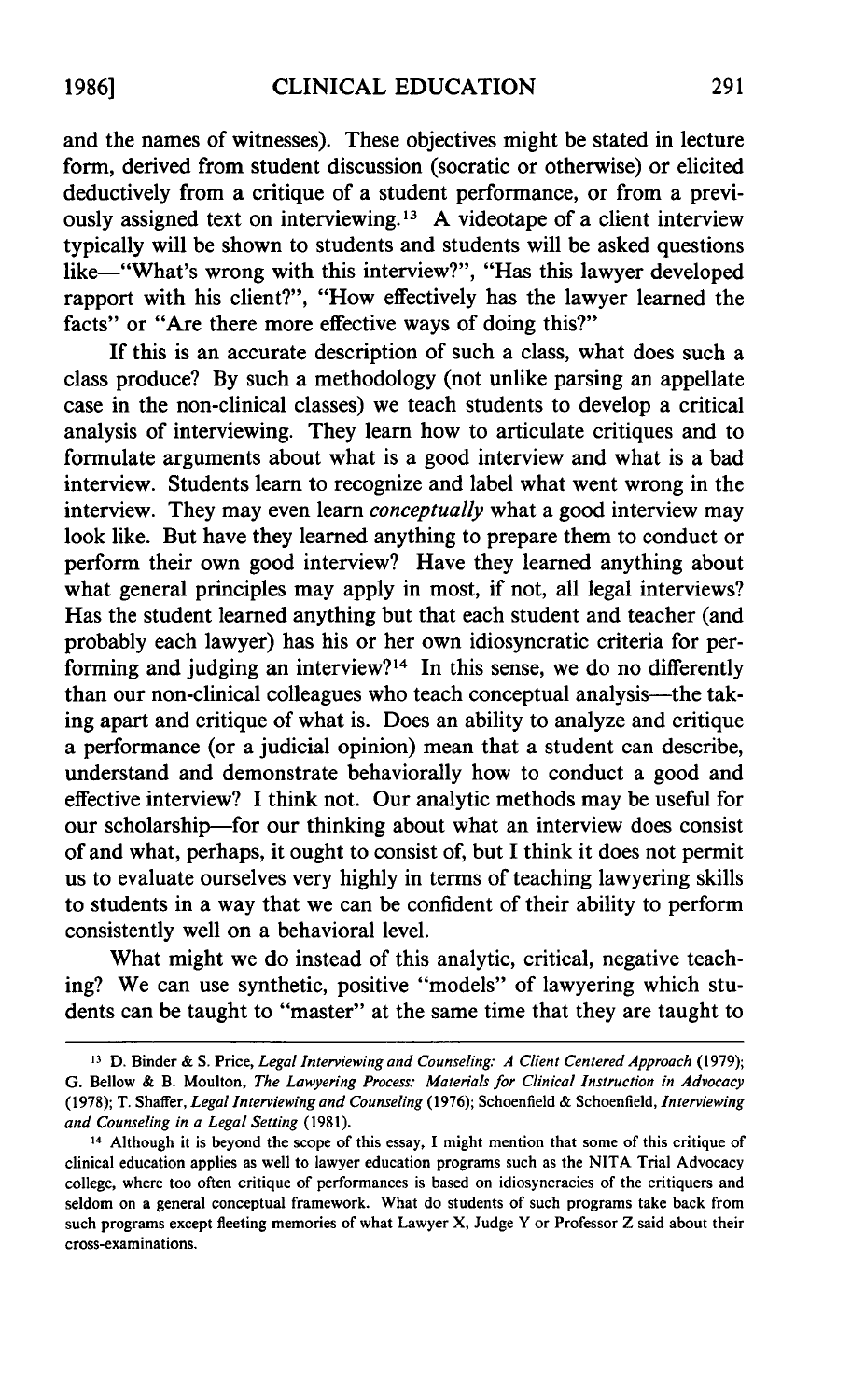critically evaluate the models. In the clinical program at UCLA we teach our students to be lawyers with the use of explicit, positive models of interviewing, counseling, fact investigation, negotiation and questioning and argumentation in trial advocacy.15 Lawyering skills are broken down into component parts and students do not progress from one stage until they have "mastered" it. Thus, to use an example from Binder  $\&$ Price's *Legal Interviewing and Counseling* text, students are taught Preliminary Problem Identification, Preparatory Explanation, Chronological Fact Development and Theory Development and Verification in separate units, with role-play exercises that are designed to teach mastery of each aspect of legal interviewing. Once a mastery of the model has been achieved so that there is at least a minimal level of competance and comfort with lawyering, the model can be critiqued for when it does not work (such as in child custody litigation, for example, where the chronology is too long and legally "irrelevant," and non-litigation matters such as estate planning where (topical rather than chronological order may be more efficient and effective)). Students and teachers together can test the models for effectiveness in accomplishing particular legal tasks, both against standards in the present world and against standards which attempt to change and improve legal practice.

Teaching with models presents its own difficulties. From where are they derived? Thus far, most "models" used in clinical legal education have been developed from our work as clinical scholars studying what lawyering skills consist of and what they ought to consist of-both an empirically descriptive and theoretically normative perspective. Some of our models have been derived from observing and interviewing lawyers, **1 6** others from theoretical work in other disciplines<sup>17</sup> and still others from analysis of the lawyer's tasks under a microscope.<sup>18</sup> These models are suggestive and tentative; they require testing, validation in the world of practice, and as theoretical constructs that help us understand our world. They evolve as we work with them and modify them.<sup>19</sup>

**IS** See e.g. Binder & Bergman, *supra* note 15.

**<sup>15</sup>** These models are based on Binder & Price, supra note 13; D. Binder and P. Bergman, *Fact Investigation* (1984); Menkel-Meadow, *supra* note 8; Bergman, *supra* note 8; **A.** Moore, "Analyzing Circumstantial Evidence" (forthcoming, mms on file with author).

**<sup>16</sup>** See e.g. D. Binder & C. MenkeI-Meadow, *ABA Lawyering Skills Program* (1982), Menkel-Meadow & Ntephe, "Clients Are People Too-or Are They?" 10 BARRISTER 12 (1983).

**<sup>17</sup>** See the influence of game theory and Pareto economics on my work on negotiation, Menkel-Meadow, *supra* note 8 and Menkel-Meadow, "Strategies in Search of A Theory: Legal Negotiation" 1983 AM. B. F. RES. J. 901 and others', e.g. H. Raiffa, *The Art and Science of Negotiation* (1982).

**<sup>19</sup>** Recently, one of my former students, now a practicing attorney, read what I had written about legal negotiation. "That's not what you taught us", she said. How can we explain or perhaps conduct the "continuing education" of ourselves as well as of our former students who are, in some sense, the guinea pigs in these exciting new ways to learn about lawyering?"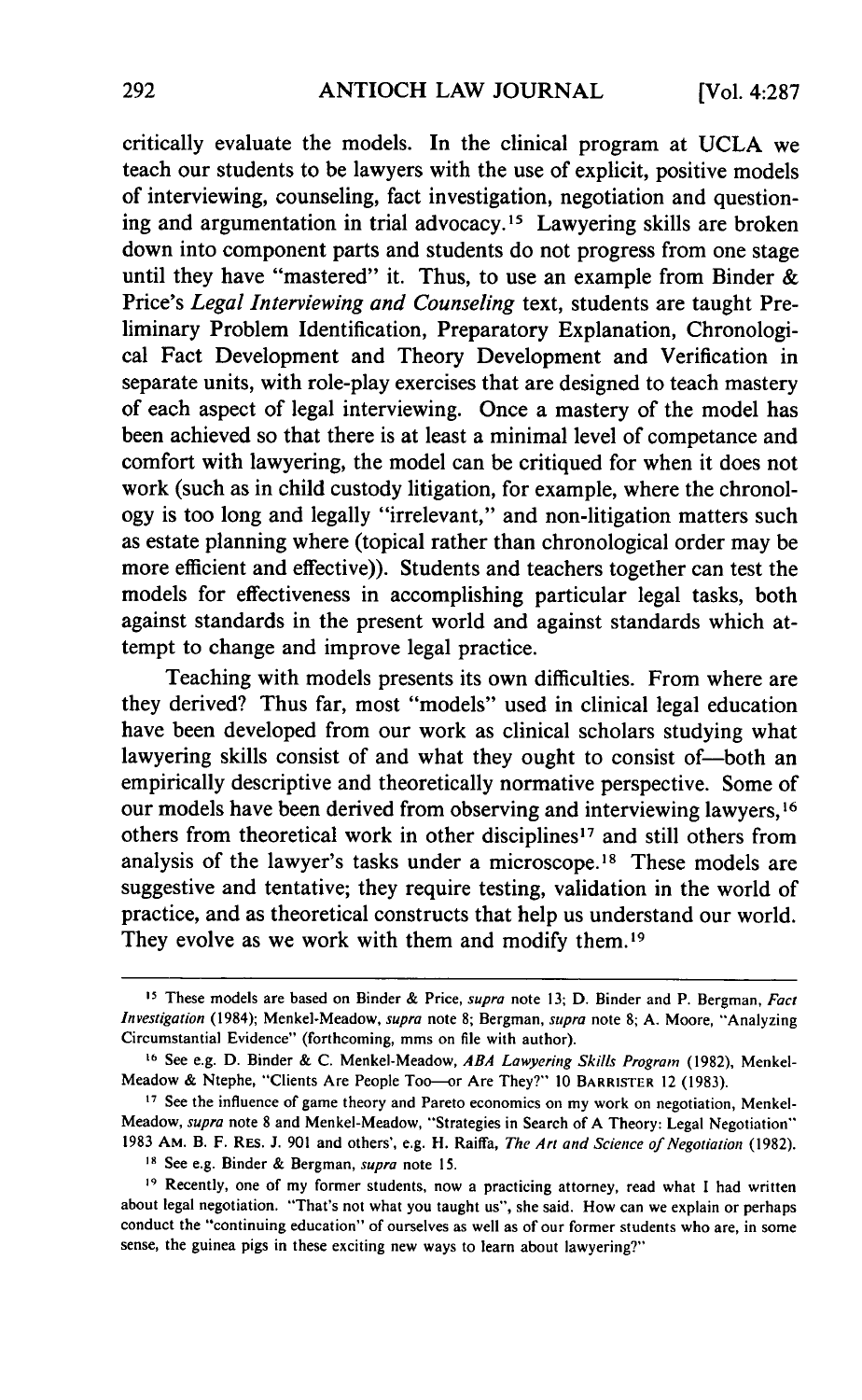Teaching from models is a controversial suggestion in legal pedagogy. There is an authoritarian conception of what ought to be in an interview, in a negotiation session-how will the student learn to think on his own (the reigning pedagogical justification for socratic dialogue)? Yet in my experience, students are so unable to translate their fine conceptual understandings into behavior that some authoritarian "drill" (like those my junior high school French teacher used to give) is the only way to teach the minimal level of competence that permits the student enough self-confidence to begin to ask questions of the model.

For me it has been particularly useful to "innoculate" students against what I perceive to be the destructive and counterproductive ways most legal disputes are resolved by today's lawyers. 20 In teaching students to be *proactive* problem-solving negotiators, rather than exclusively competitive adversarial negotiators, $21$  a clear and positive model helps them to do, rather than simply critique, the perceived prevalent competitive model. More importantly, they may learn the greater complexity of analyzing when a particular model may be appropriate in a particular context.22 Students can learn the "adversarial" model equally well when it is juxtaposed to an affirmative and provocative presentation of the "problem-solving" model. Indeed, at some schools whole courses are taught from this one model, $23$  at other schools both models may be taught together to clarify and teach both the conceptual material and the behavioral analogues. Models can be taught in both simulation courses and real-client contexts; the former permits a better opportunity, perhaps, for creating models by mimicing the "controlled" environment of the laboratory where one variable at a time can be manipulated, the latter a better location for testing the validity and effectiveness of models in actual legal practice. In my experience, both lend themselves to the "reflective practice" that creates theories about lawyering.

Thus, the replication of critical question-asking in the clinical curriculum (I was once called a "Socratic questionner hiding in clinical clothing" by a student) focuses our classes, like more traditional classes, on the tearing down, analytic, critical aspects of lawyering which are taught quite well in the rest of the curriculum. What clinicians out to do, in my view, is something else, pedagogically richer, perhaps more difficult, but ultimately teaching and learning of a different order. The use of

**<sup>20</sup>**See Menkel-Meadow, *supra* note 8.

<sup>&</sup>lt;sup>21</sup> The students may be wrong about their perception of the prevalence of the "competitive" model of negotiation, see **G.** Williams, *Legal Negotiation and Settlement* (1983), Ch. 2.

<sup>22</sup> For excellent efforts to do this sort of analysis see Lowenthal, **"A** General Theory of Negotiation Process, Strategy and Behavior" 31 U. KAN. L. REV. 69 (1982) and Gifford, *supra* note 8.

**<sup>23</sup>**See e.g. Harvard Negotiation Workshop, Harvard Law School, taught from R. Fisher & W. Ury, *Getting To Yes* (1981).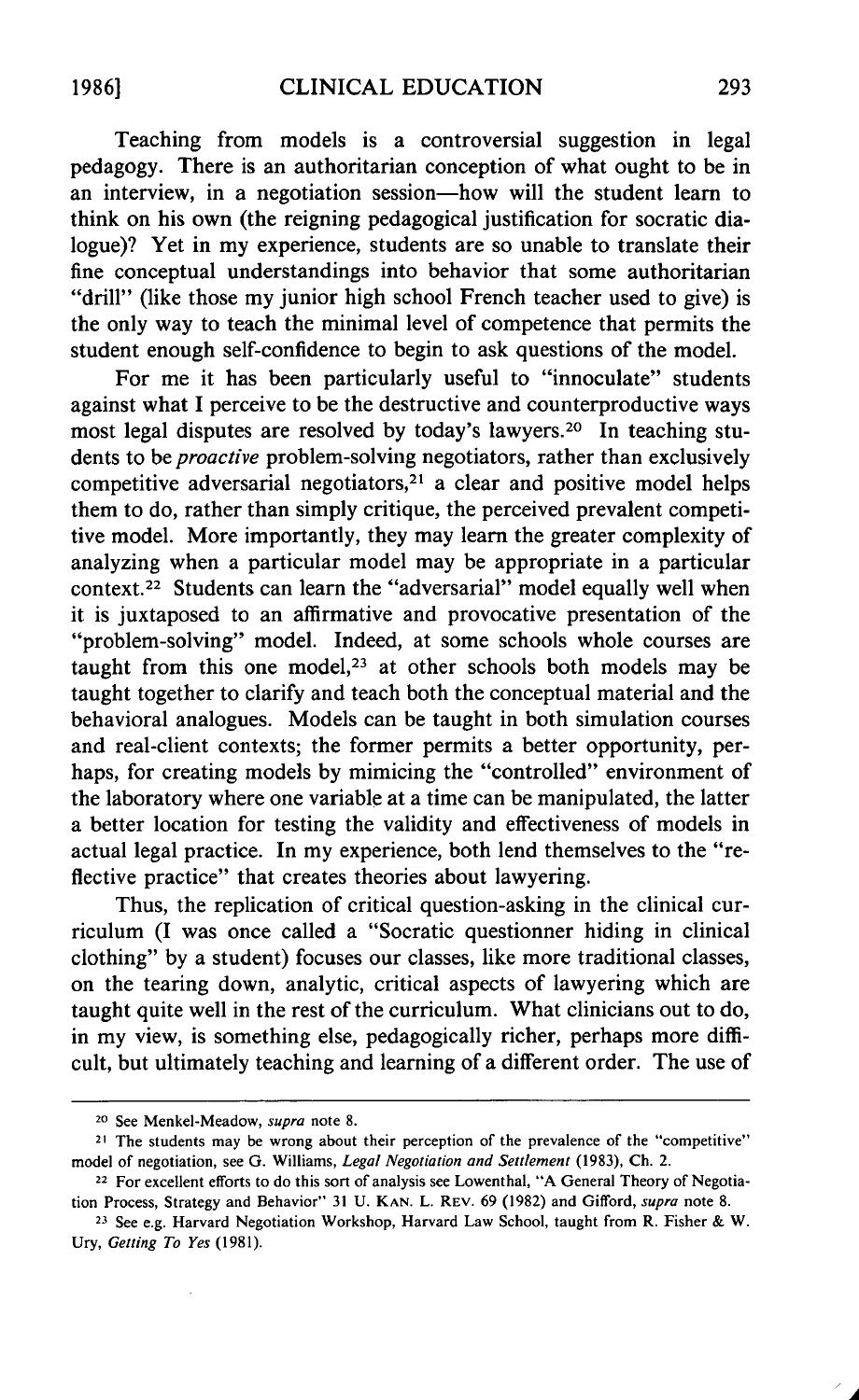models not only offers students the possibility of learning for achievement and accomplishment and the confidence that enhances all learning, but also should foster more interesting clinical scholarship-studying what lawyers do, why they do what they do, creating new frameworks for lawyering activity that in the applied research sense may improve the ways lawyers do their work.

There are implications in this for non-clinical teaching as well. In my work on *negotiation,* the development of a new negotiation model reinforced the importance of substantive doctrine as one of the tools of legal problem solving. Students who attempted to master the components of problem solving returned to their property, contracts, business associations and taxation courses with a renewed interest in understanding how disputes are resolved and transactions are planned. They came to understand that their lawyer's skill in putting transactions together (planning "around and with" rules) would be used in different ways than the lawyer's skill of arguing from rules for the doctrinal issues used by judges to "decide" cases. These realizations can be tapped in traditional classes. Students can be asked to put things together as well as take them apart-drafting contracts, writing procedural rules, planning transactions and the old favorite used on traditional exams-drafting an opinion to demonstrate issue-spotting skills as well as the elements of decisionmaking, policymaking and the written craft. Thus, even in the traditional class the interplay of doctrine, the skill of decision-making and the political constructs from which law is made can be explored in exercises that are designed to do more than simply "analyze" from a given text.

#### THE LAWYER'S ROLE IN SOCIETY

When we turn to our goals in teaching about lawyering from a broader, macro perspective we have the following subjects in mind: What is the lawyer's role in an adversary system, vis à vis her client, her adversary, the rest of the profession and the legal system? We are concerned with professional responsibility and ethics, both in the descriptive sense of defining what are professional responsibilities and roles, and in the prescriptive and normative senses of what we think they ought to be.

We also use clinical teaching to examine how the law in action actually operates (i.e. how does it affect the regulated, how does its rules penetrate social action) and to examine the values which underlie the substantive rules of our legal system (i.e. what value choices are made when we "prefer" process over result, in "assigning" burdens of proof).

We are concerned with examining how decisions are made in the legal system. How does a lawyer make each decision? How and when does the client become involved? How and when does the other side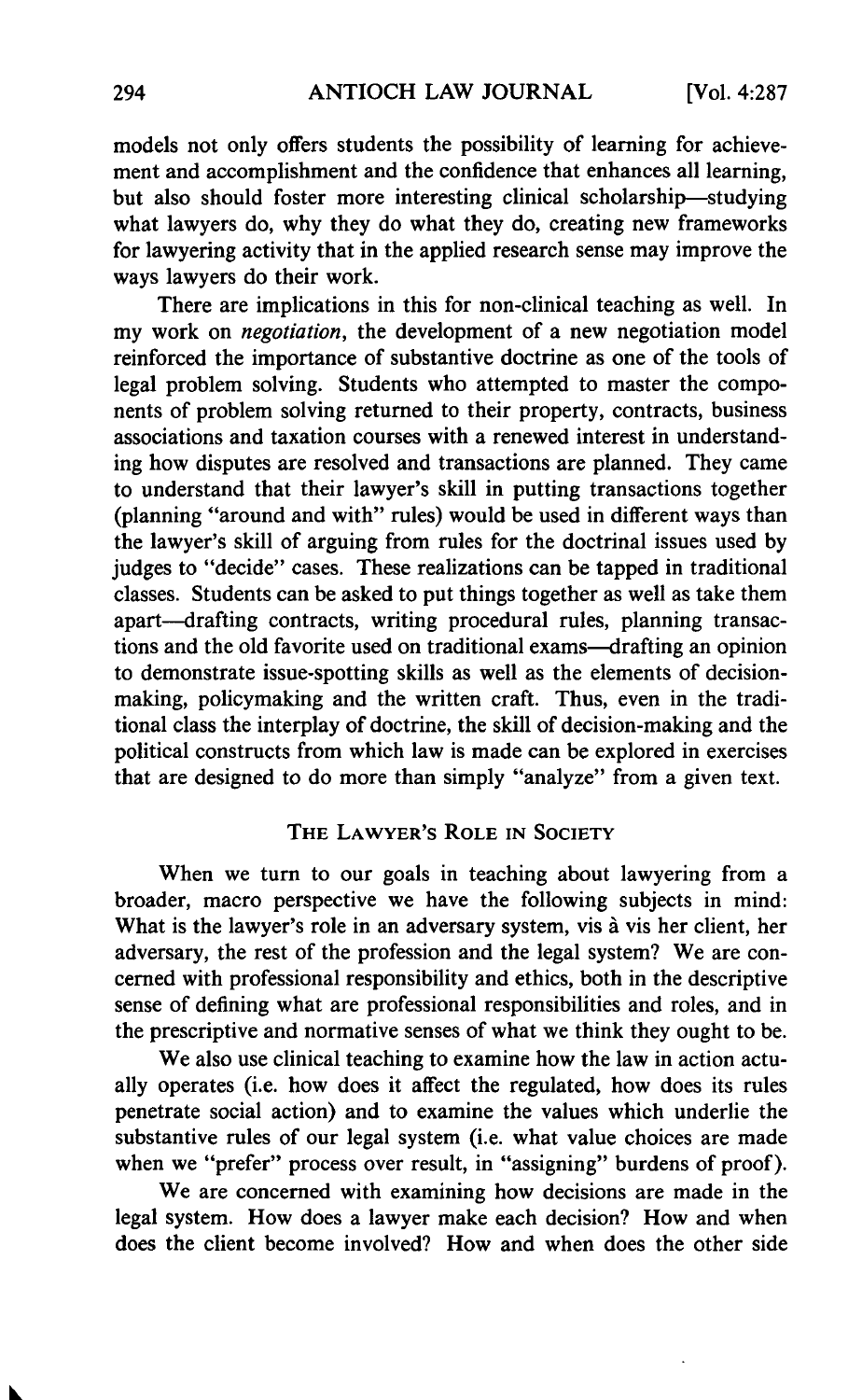(lawyer and client) become involved in decisions which affect us? How do juries find facts? How do judges decide questions of law? (This is, of course, the stuff of which traditional classes are made, but it also should be part of the clinical curriculum to "deconstruct" judicial decision-making from the advocate's perspective).<sup>24</sup> What clinical education can do is focus attention on the myriad of decision makers who don't make it into the traditional curriculum-the Social Security Administrative Law Judge, the legislative committee, the bureaucrat who grants or denies thousands of government-dependent benefits and those who enforce the law (police officers, social workers, probation officers and other law functionaries we seldom encounter in the conventional legal curriculum). How do these "law-makers" in the non-traditional sense decide when to take action and when not to? In short, what can we study and teach about the law and legal system by focusing on the decisions of the human beings who make up the legal structure?

Finally, what is the role of law and lawyers in society? How do lawyers facilitate what our clients and society hope to accomplish? How, more commonly in our consciousness, do lawyers, law and its institutions make more difficult the resolution of our client's and society's problems and needs?

To respond to these questions may require us to step away from teaching lawyering models, and so my second criticism of clinical legal education is somewhat contradictory, or at least, takes us in a different direction. For if we were to satisfy the first set of goals of clinical education, that is, the teaching of lawyering skills, would we be doing anything different from our traditional colleagues in creating technicians of a very narrow craft? To focus on skills, models might also continue the narrow ways in which legal problems are conceived and solved. And, in creating conceptual and behavioral models of lawyering wouldn't there be the danger of creating conceptual frameworks in the ivory tower, away from the main action?

For those who supervise their students in court, how is it explained when the judge makes a snap judgment without listening to the testimony or legal arguments, after ten classes on the models of "rational" decision making? How does a model of judicial decision-making play itself out in the family courts or municipal courts of Chicago, Philadelphia, New York or Los Angeles, where judicial appointments may be made on the basis of political connections and the judge who is sitting has little interest or expertise in the cases assigned to him? Will our models or skills training help students function in such environments?

<sup>&</sup>lt;sup>24</sup> See Kennedy, "The Phenomenology of Judging"' (forthcoming, TELOS).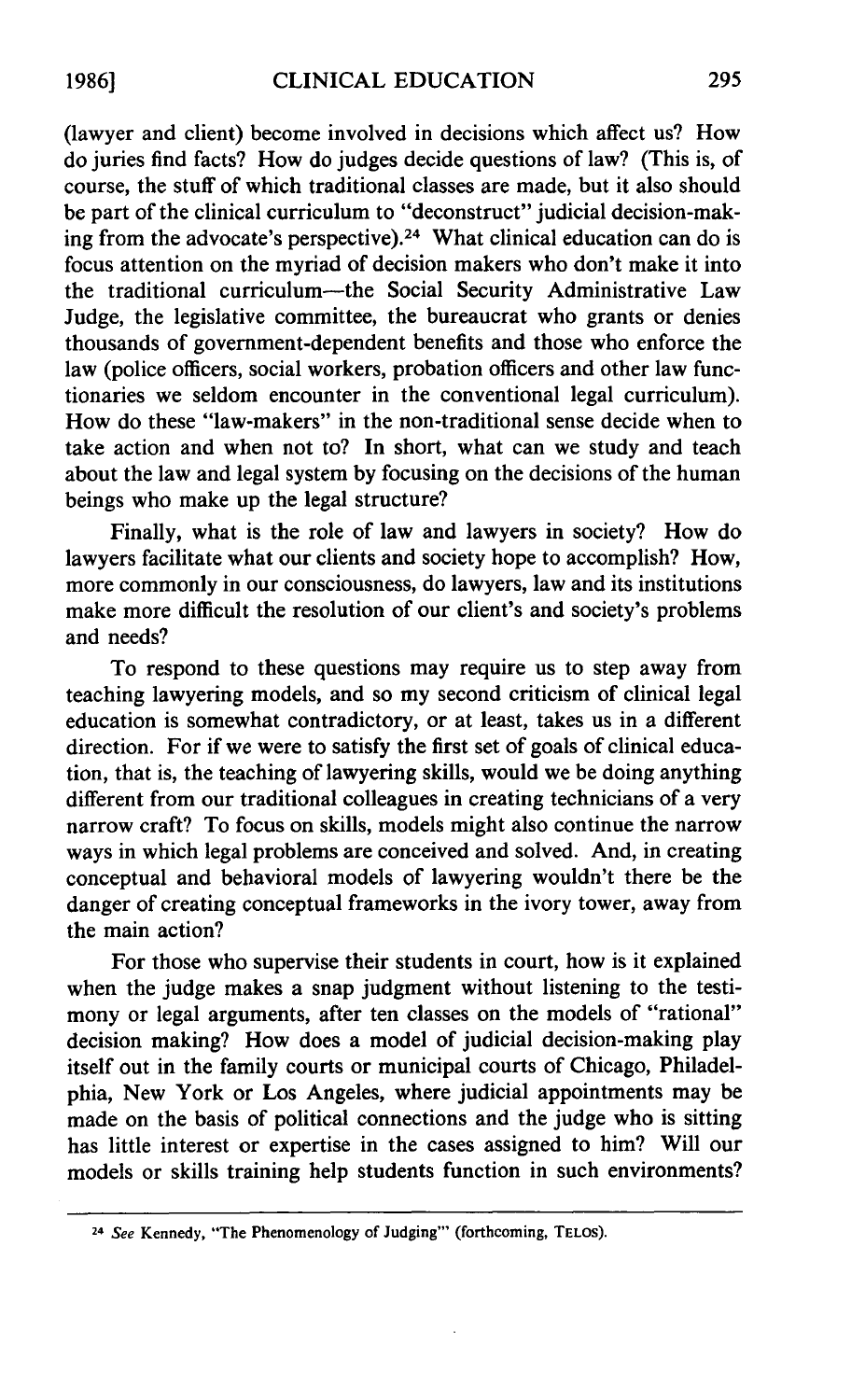What can we do in law school to teach about the social, political, and psychological and other non-doctrinal aspects of the legal system in which our students must practice?

To the extent that clinicians are trying to carry the ball that the Legal Realists set rolling, to see how the law in action operates, we have fallen short in our efforts to explain and have our students understand the bigger world in which they function as lawyers. Learning skills is simply not enough to become an effective, savvy, knowledgeable and intelligent lawyer. We could be doing a much better job of studying and teaching about the lower courts, administrative agencies and other bodies our clients confront in their daily lives. Students should be able to understand that the reason child abuse cases are being increasingly shuttled into mandatory settlement conferences is because fiscal cutbacks have reduced not only judicial resources, but the ancillary court services and crucial social work services that support the system. What effect do fiscal difficulties and social service unionization (i.e. demands for lower caseloads) have on the law that is enforced and made in such legal arenas? Where non-clinicians may err on the side of disembodied abstractions, clinicians must labor to move from the concrete to deeper and more macro-social and legal understandings of what patterns produce the cases they handle. Some clinician-scholars are engaged in this sort of work. Bill Simon, for example, has studied the impact of bureaucratization of the welfare system on the welfare law that is practiced by poverty lawyers and welfare workers who administer the programs that benefit and burden our clients.<sup>25</sup>

Clinicians may discuss such issues in seminars, in individual supervisory sessions, but have failed to capture in any useful way a social and political structural analysis of the legal worlds in which students operate. The sociology of the lower courts has been researched and described, for the most part, by non-clinician, sociolegal scholars active in the law and society movement.<sup>26</sup> Without such analysis, our models and our skills training may become more and more rarified and removed from the real and varied world in which our students will practice. If we don't attempt to understand and teach about the context in which law practice occurs, our classes will look no different from those in the rest of the curriculum,

**<sup>25</sup>** W. Simon, "Legality, Bureaucracy and Class in the Welfare System" 92 YALE L.J. 1198 (1983); and J. Marshaw, *Bureaucratic Justice* (1981), a description of the relationship of process to substantive outcomes in social security disability cases. *See also* D. Rivkin, "Petty Disturbances": Lawyering, Power and Reform" (forthcoming, mss on file with author) for one clinician's analysis of the political and social forces behind the legal efforts to deal with mining rights in Kentucky.

**<sup>26</sup>**See e.g. P. Utz, *Settling the Facts* (1978); M. Feeley, *The Process is the Punishment: Handling Cases in the Lower Criminal Courts* (1979) for description of the relationship of rules, court personnel, customs and "routines" on what "really" happens in the courts.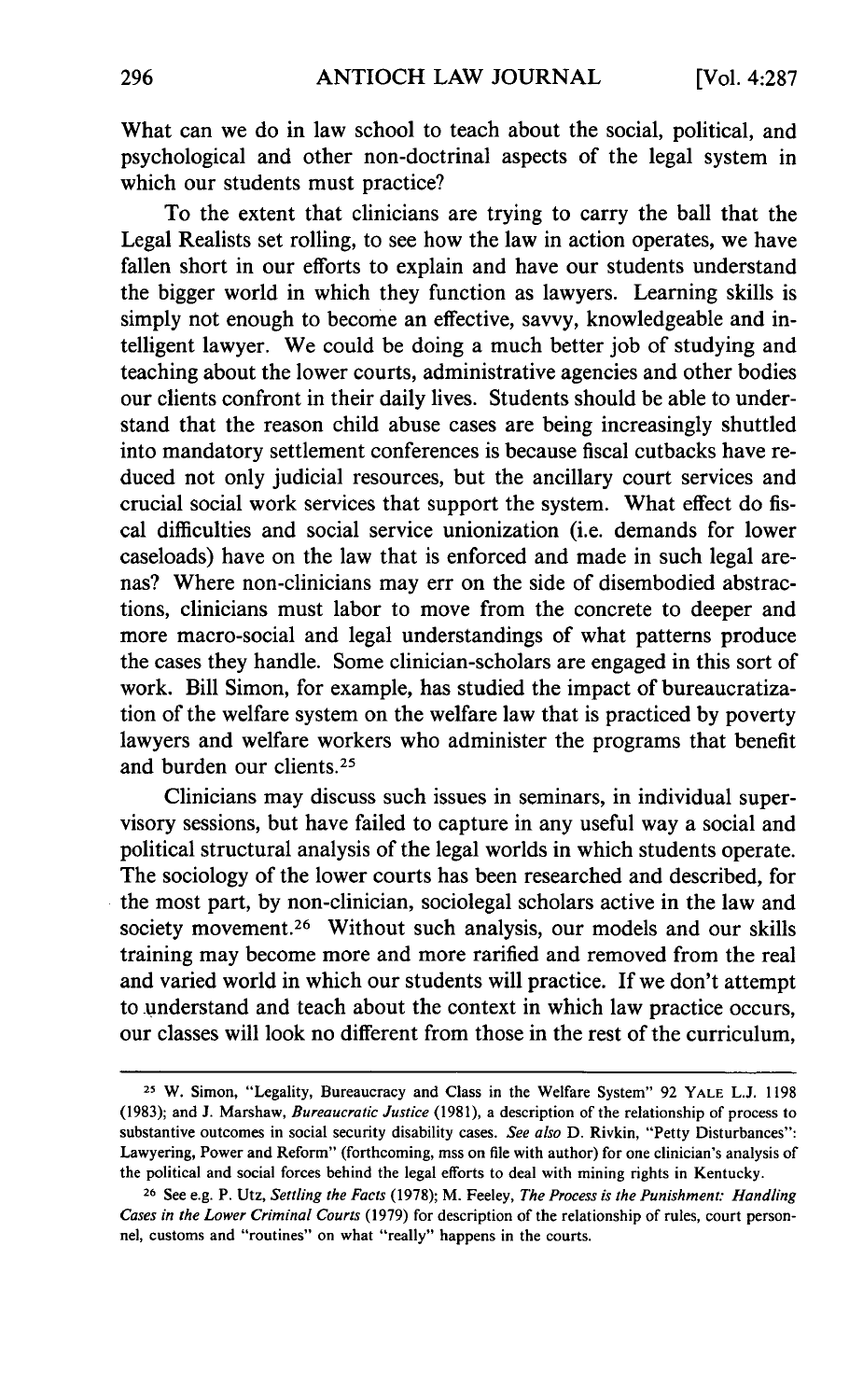but our failure will be greater because of our promise to provide the tools of understanding the "real" legal world.

There are many ways to undertake this study. The potential of clinical education to unite worlds of theory and practice is great. Clinicians can use real cases for their analysis but must learn to travel up and down the levels of generalization--moving from the concrete to the abstract and more general and back again. Larger questions must be asked. Why are these the only remedies that are available here? Why is the burden of proof established in this way? What classes of litigants are helped/hurt by these particular rules?<sup>27</sup> Why do "the rules of evidence" not apply" before this particular administrative agency? Why are certain types of cases relegated to summary proceedings? Why do lawyers conceive of their role as "winning" legal cases rather than solving social or legal problems?

Clinicians could learn to use "case rounds" the way medical education uses "rounds." We study the individual client's (patient's) problem not only to achieve proper diagnosis and treatment, but also to analyze the symptomology so we will recognize the same disease next time and perhaps so that we may come closer to understanding the legal/medical mechanisms and perhaps come closer to a cure. Like the epidemiologist who looks for patterns in diseases to locate the source, the clinician can use case rounds to discover patterns, sources and causes of legal trouble. <sup>28</sup>

Outside of the clinical curriculum, non-clinicians interested in furthering lawyering education can also employ a more rigorous historical and social structural analysis of the cases they teach, such as in the personalized case history of the *Palsgraf* case presented by John Noonan.<sup>29</sup> It is important for students to understand the contextual reality of the cases they read about. In teaching the case of *Morgan v. Morgan,30* in which a New York judge held that a husband has some obligation, whether equitable or contractual, to provide equivalent financial support for a wife who supported him through professional school, I asked the

**<sup>30</sup>**81 Misc. 2d 616, 366 N.Y.S. 2d 977 (Sup. Ct. 1975), *modified* 52 A. 2d 804, 383 N.Y.S. 2d 343 (1976).

**<sup>27</sup>**Here the recent example of proposed revisions to Rule 68, Fed. R. Civ. Pro. is illustrative. Proposals to tax the failure to settle may burden civil rights cases in ways different from purely monetary cases.

**<sup>28</sup>**Although it is beyond the scope of this essay, it might be useful to reassess the similarities and differences of medical and legal clinical education. I spent 48 hours on a "typical" tour of duty with an intern in order to learn first hand what aspects of medical education might usefully be transported to clinical legal education. In fact, much of medical clinical education combines the best of traditional legal education (socratic questionning, but in smaller working groups) with clinical education (focus on analyzing a "real" case).

**<sup>29</sup>J.** Noonan, *Persons and Masks of the Law* (1976) p. 111-51.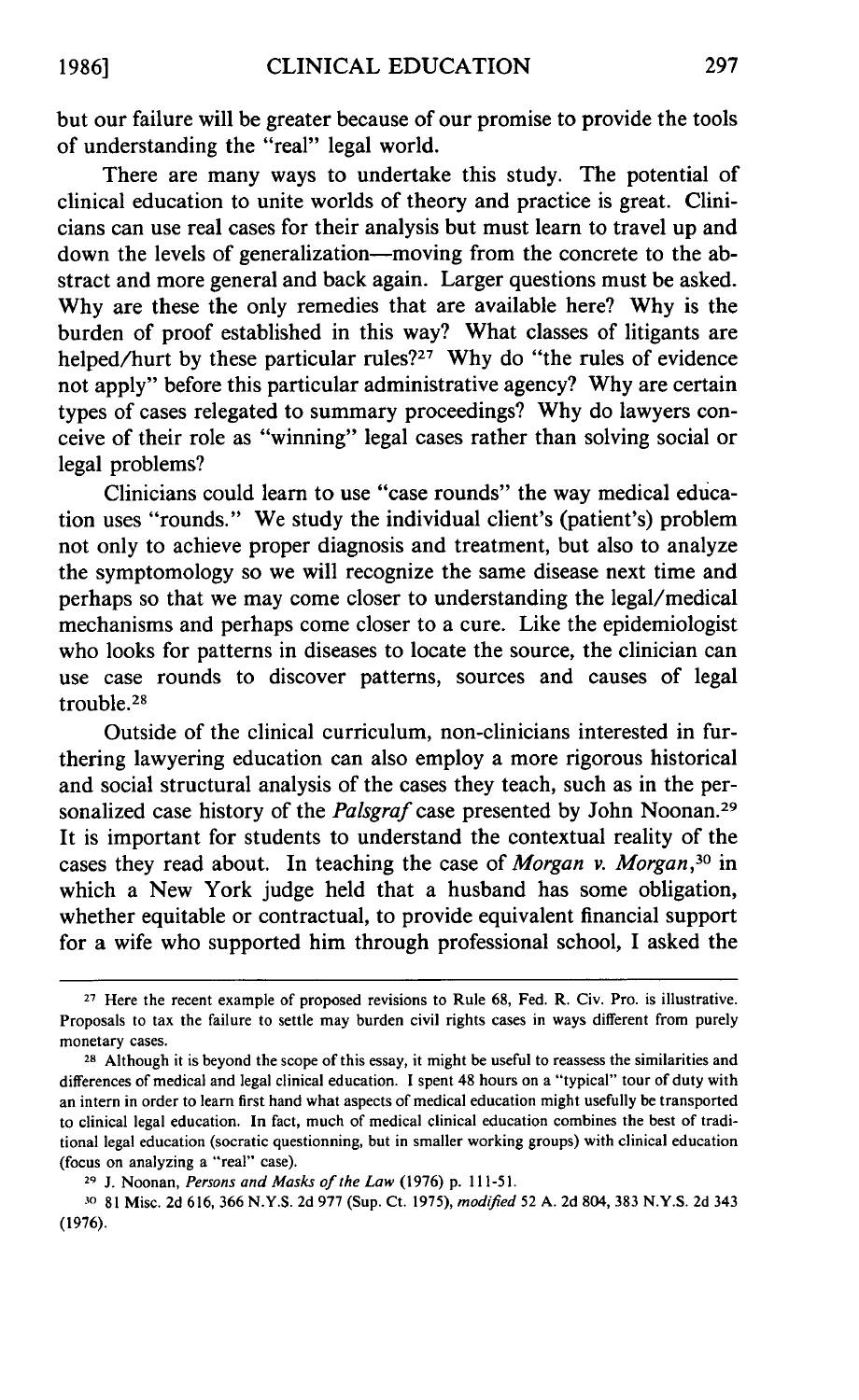plaintiff (a personal friend) to discuss her experience with the case. To students, this case is important as a classic "textbook" case in its modification of doctrine and its attempt to break new legal ground. It created a significant rule of law, with important policy implications. To the plaintiff in the case, it meant little as the defendant's failure to pay and the indeterminancy of the ruling (as it wound its way through the appellate courts) made enforcement of the ruling almost impossible. The litigant would probably have preferred a more conventional alimony award in the end, though that was not her initial desire. Law students must come to understand that their experience of a legal case is likely to be very different from the client's. This understanding of the legal system (from the underside and client's side) may be just as important as understanding the rule of law and skills of the lawyer.

Finally, to what ends should the lawyer address her skills and understanding of the legal system? Clinical education was founded at a time (for most schools in the 1960's) when the founders saw law as a tool for social change. In these less optimistic times the question must still be asked-is the lawyer simply a craftsperson using her skills as any technician or expert or should the lawyer's skills be used for particular ends? In my view, the sort of study of the legal system in context suggested above ought to provide the impetus, through scholarship, teaching and practice, for the clinical teacher and law student to be active rather than passive, in the search for legal and social change. My criticisms of clinical education, leveled from two different places, both point to a changing conception of the clinical law student's role. No longer fueled by the social reform movements of the 1960's, clinical law students seek simply to learn how to be lawyers and how to assimilate themselves to the present legal system. In my view, if *clinical education* really is to succeed as the flesh on the bones of *legal education,* it must help to identify the weaknesses of the legal system and the social structure in which it is embedded in order to move toward progressive reforms and changes both of the legal system and the larger society. Some clinical programs have brought some of the major lawsuits decided in the last twenty years.3' Others have experimented with new forms of legal representation (student lawyers, computerized legal aid, interdisciplinary representation such as with lawyers and social workers or psychologists) or new forms of legal services (mediation programs, night courts, client education programs for pro se representation, back-up research centers for law

*<sup>31</sup>*See e.g. Northwestern's clinic involvement in several **U.S.** Supreme Court education cases, University of Tennessee in environmental cases, and Georgetown, Rutgers and New York University in women's rights cases as a few examples.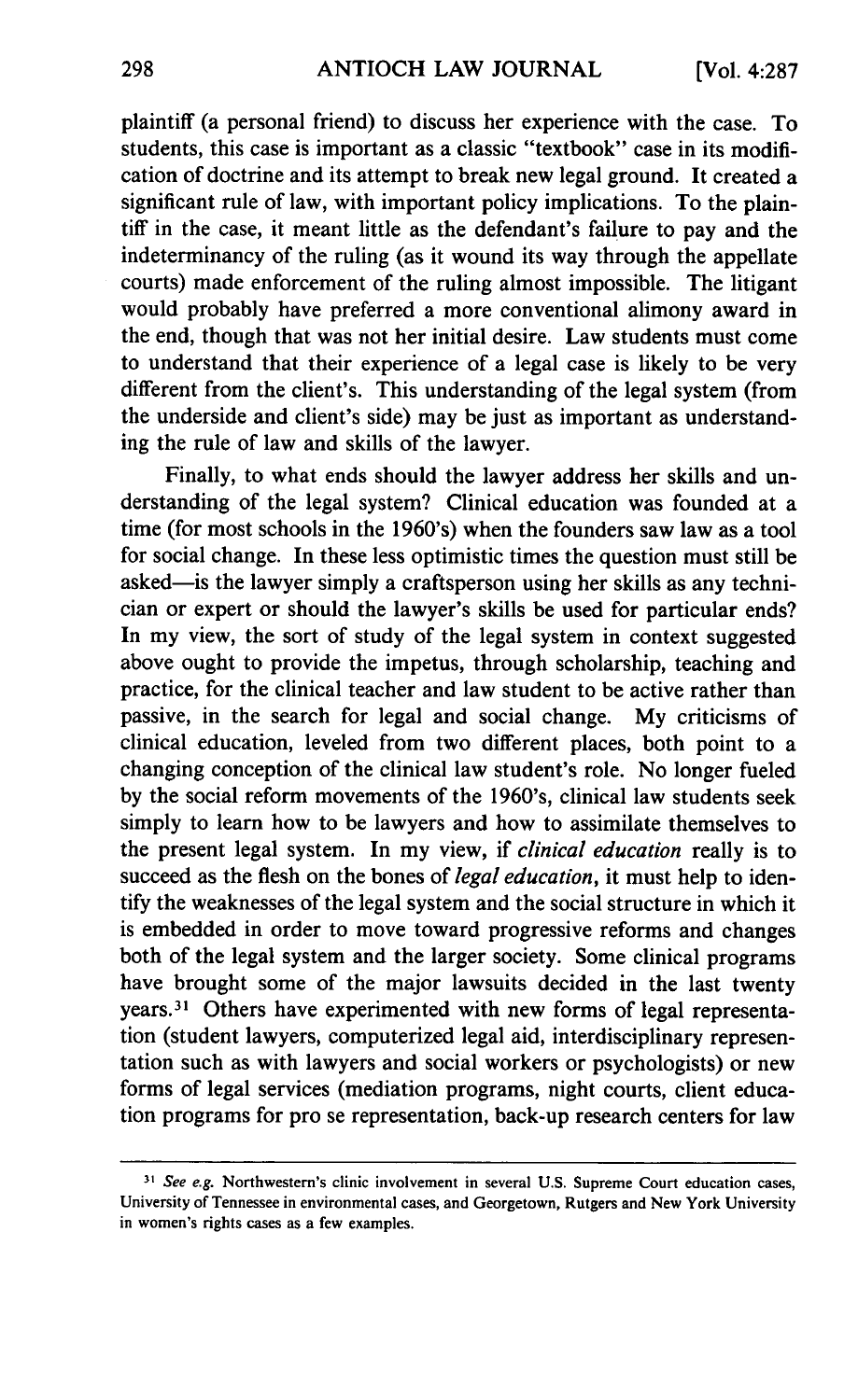reform cases, legislative advocacy and organizing.<sup>32</sup> For clinical education to go beyond mere assimilation to the profession which apprenticeship offers, it must move the educational and professional enterprise forward. To study and critique and change the legal profession and to examine the social roles of lawyers is what clinical education should be about, both in the teaching it offers students, and in the scholarship it offers the academy and practicing lawyers.

#### **CONCLUSION**

Although my criticisms of clinical education may be somewhat contradictory, my hope is that we will be able to respond to both of them simultaneously. We have begun to think of lawyering as its own subject matter. As clinical education comes of age we are learning that the subject matter is far more complex than we imagined. We have approached a time in which some of us will pursue one line of inquiry while others explore a different course. Clinical education offers the promise of combining a professional education with a good liberal arts education-we can study the many ways in which professional skills are put to use in solving individual and society's problems. To do this properly we need to be more rigorous about our teaching and our scholarship and explore the many sources of information and data we have-our own cases, our student's cases, our inside-but-outside views of the legal system at work. Whether our individual goals as clinicians are to make better lawyers, improve legal education or produce legal and social change, it is incumbent on us to press forward in both of the directions explored here. Notwithstanding some of the apparent contradictions noted in this Article, clinical education can deliver on what I believe is its great promise; to more fully educate our students and ourselves about what it means to be a lawyer, by simultaneously improving our skills as lawyers and trying to understand what it means to use those skills in our society.

**<sup>32</sup>** See e.g., programs at ITT-Chicago Kent (computer assisted advocacy), Southwestern, Ohio State (night consumer court), Duke (mediation), Wisconsin (lay advocacy and back-up center) for some examples of these innovations.